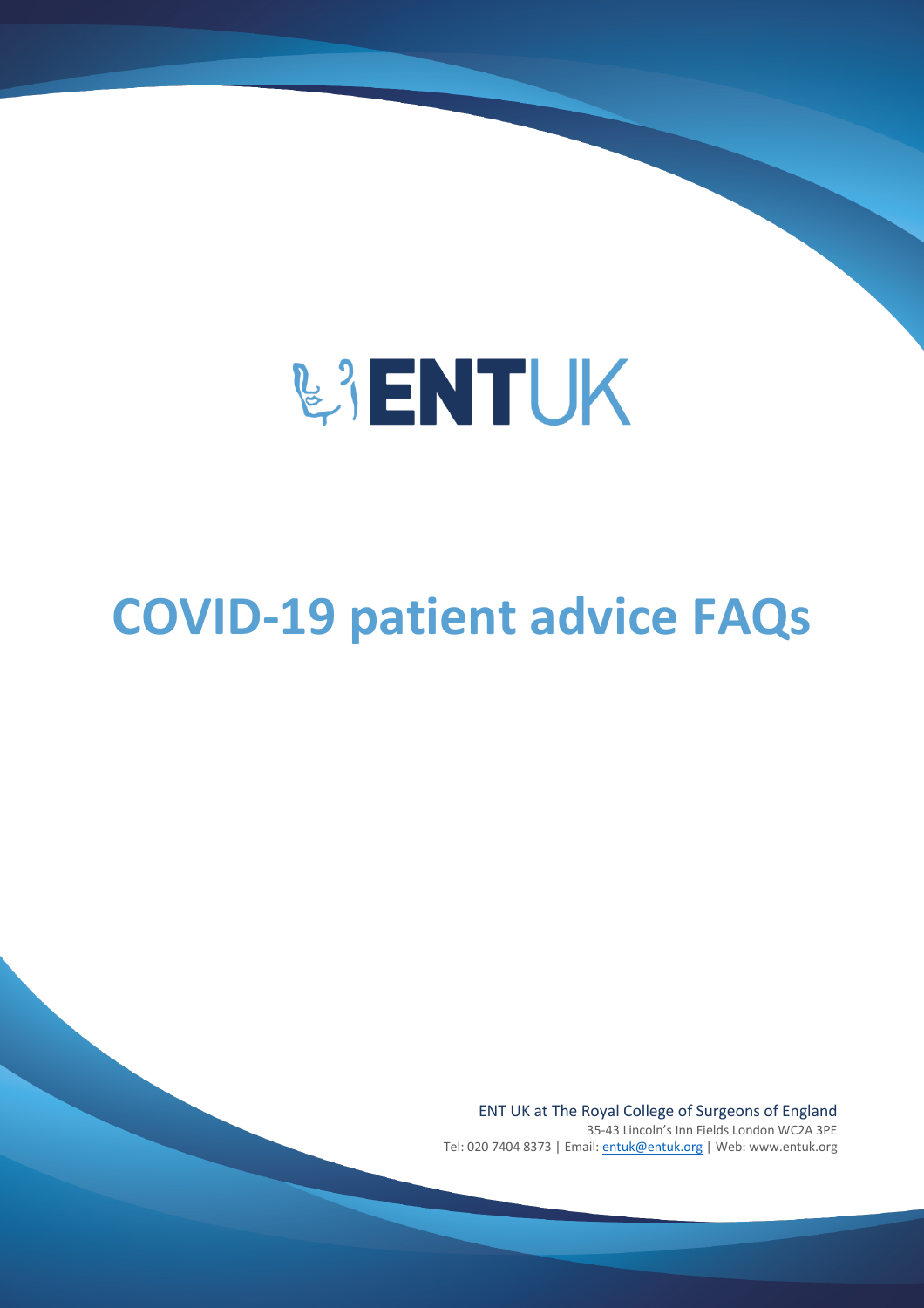# **WENTUK**

# **Background**

This document has been prepared in response to the numerous patient and professional queries received through social media and direct phone contact. It is intended to support the ENT UK documents produced and is aimed at the layperson. It is presented in a Q&A format.

# **Questions and answers**

**Q: I have a new cough but no other symptoms; should I isolate from the rest of my family?** A: Yes. As per present guidelines, you should self-isolate from rest of your family who should also be isolating at home as per present UK government instructions.

#### **Q: I have lost my sense of smell but otherwise feel fine. Do I have COVID-19 and should I self-isolate from family?**

A: It is reasonable to assume that the new loss sense of smell (anosmia) is COVID-19-related and you should follow guidelines for self-isolation from the rest of your family group.

#### **Q: I have lost my sense of smell. When is it likely to come back?**

A: Reports from other countries such as Italy seems to suggest that COVID-19-related loss to your sense of smell should return within 7-14 days. It is of course possible that the loss is due to other causes such as sinusitis, or other viral infections, but those also have good rates of recovery.

#### **Q: I normally take nasal steroid sprays and have now lost my sense of smell. Can I continue taking them?**

A: Yes, you can. There is some evidence that oral steroids can make the severity of COVID-19 infections worse, so although oral steroids have previously been used in people with new symptoms of anosmia, we would not recommend these at the present time.

#### **Q: I am a key worker without direct patient contact, but live with others with pre-existing conditions. Can I still go to work?**

A: Yes, you can. As long as neither you nor any member of the household is experiencing any symptoms, you may go to work and observe all social distancing rules on your journey.

#### **Q: If I think I have had COVID-19, can I stop self-isolating from family after 7 days, even if I don't feel back to normal?**

A: Yes, you can. However, if you have deteriorating symptoms, particularly increased shortness of breath, and you are struggling to breathe, you should seek medical advice via 111 or, if very unwell, presenting to hospital.

#### **Q: I am meant to have an ENT operation. Will I still be able to have it?**

A: Not at the present time. Most, if not all, elective operations have ceased for the time being so unless you are due to have a cancer-related operation, it is very likely that your operation will be postponed to a later date.